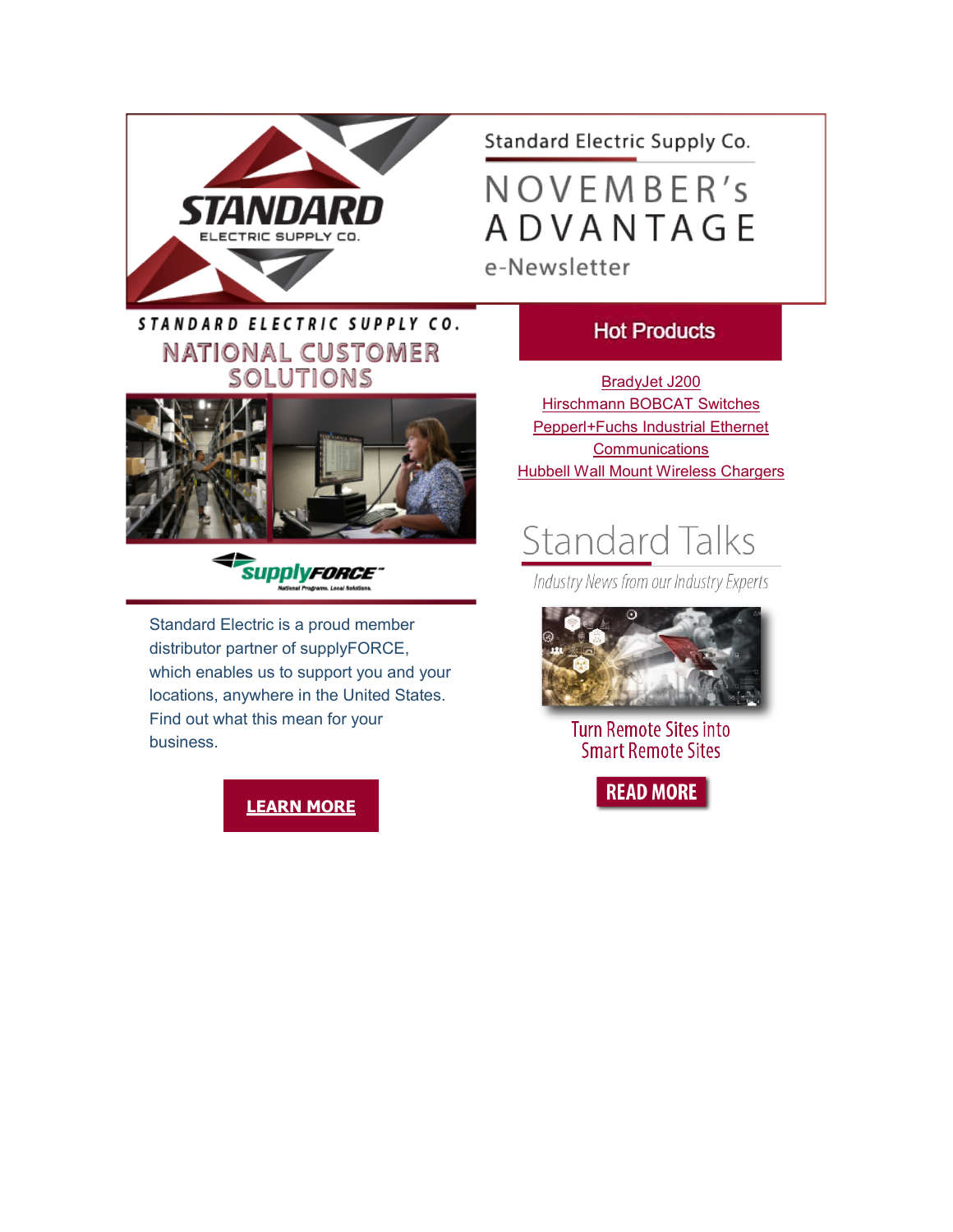

### **Stud Mount** For Curved and Angled Surfaces



**READ MORE** 

The Stud Mount cable tie from HellermannTyton offers highgrade material for your more complex mounting and bundling applications. Made to withstand high impact, modified heat and UV stabilized PA66, these stud mount cables are perfect for those in the automotive, truck, and heavy equipment industries. These stud mounts come in one-piece, two-piece, offset, low-profile, and offset lowprofile applications for any of your bundling or mounting needs.

### **Benefits and Features:**

- Versatile design allows cable routing above, perpendicular or parallel to stud
- Can mount up to three bundles simultaneously, making efficient use of a single mounting point
- Four-pawl, three-tooth design delivers outstanding stud retention to keep bundles secure
- PA46 material option allows use in high-heat applications

**Cablefix® Entry Systems** High Protection, Low hassle



**HellermannTyton**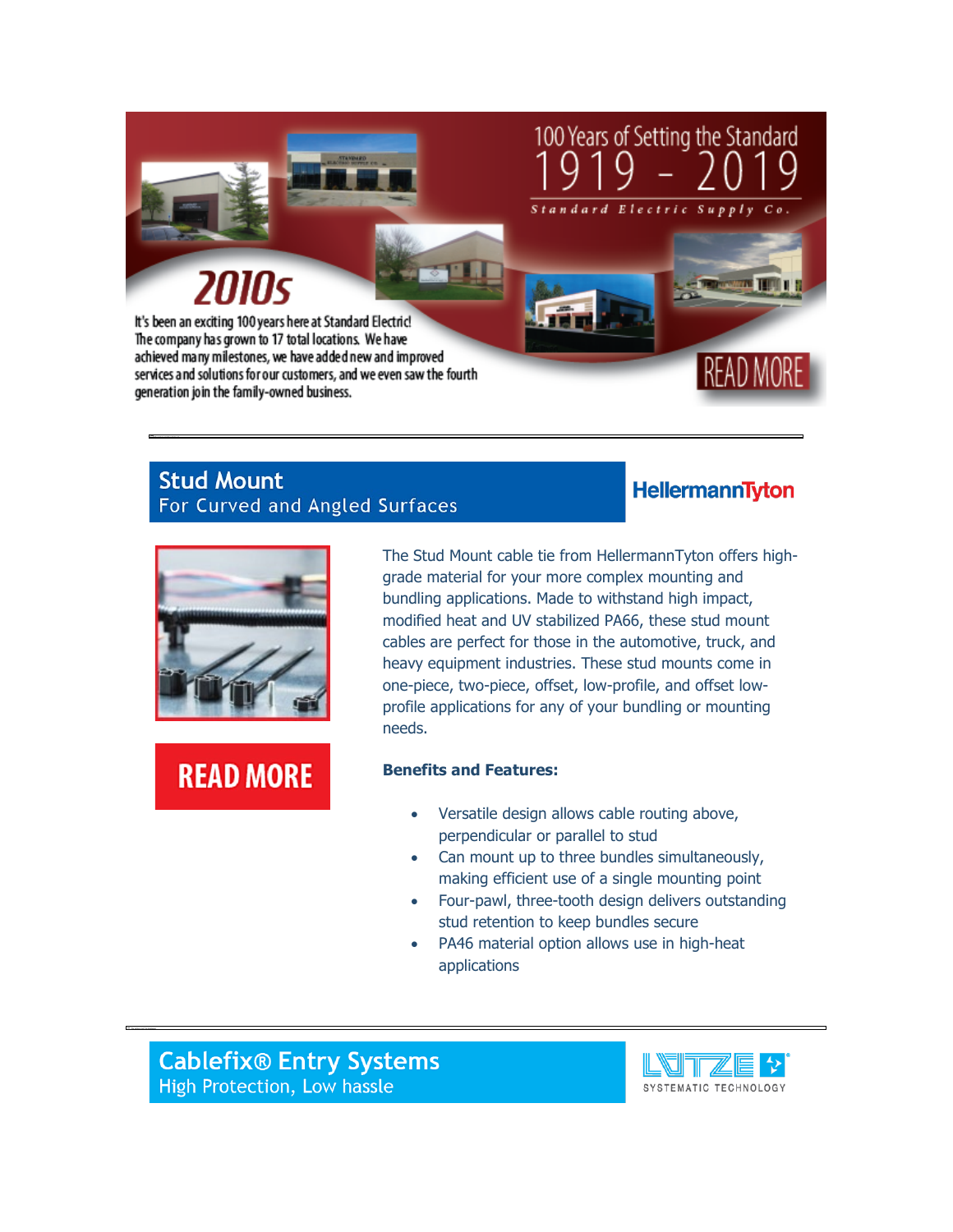

**LEARN MORE** 

The Cablefix® X and One are specifically designed to offer a time-saving, simple configuration. These new lines of Lutze Cablefix® reduce cable entry footprint, providing a higher cable density and reducing the cabinet space needed. The indoor and outdoor systems offer protection against dust, liquids, oil, and coolant spray, making them perfect for all major electrical cabinets or enclosures.

#### **Benefits and Features:**

- Simple Configuration
- UL Type 4X, 12, and 13
- Reduce Cable Entry Footprint
- Save Time Compared to Individual Cable Glands

# **Compact Fused Switch** High Protection with Easy Install





**LEARN MORE** 

Mersen's Compact Fused Switch is perfect for panel builders seeking high protection and easy installation. Its UL 98 listing makes it suitable as a main feeder device in addition to its easy lockout feature and IP20 rating that ensure safety. This 30A disconnect is the perfect choice is you're looking for reliable disconnect and ease of use.

### **Features and Benefits:**

- UL 98 30A Fused disconnect
- Smaller footprint compared to a traditional Class CC disconnect
- Accepts Class CC 30A fuses for branch circuit protection
- 35mm DIN rail mounted
- Built-in lockout/tagout feature
- 200kA SCCR rating
- 75°C CU Wire

**Rittal Automated Systems** Your Very Own Modification Automation

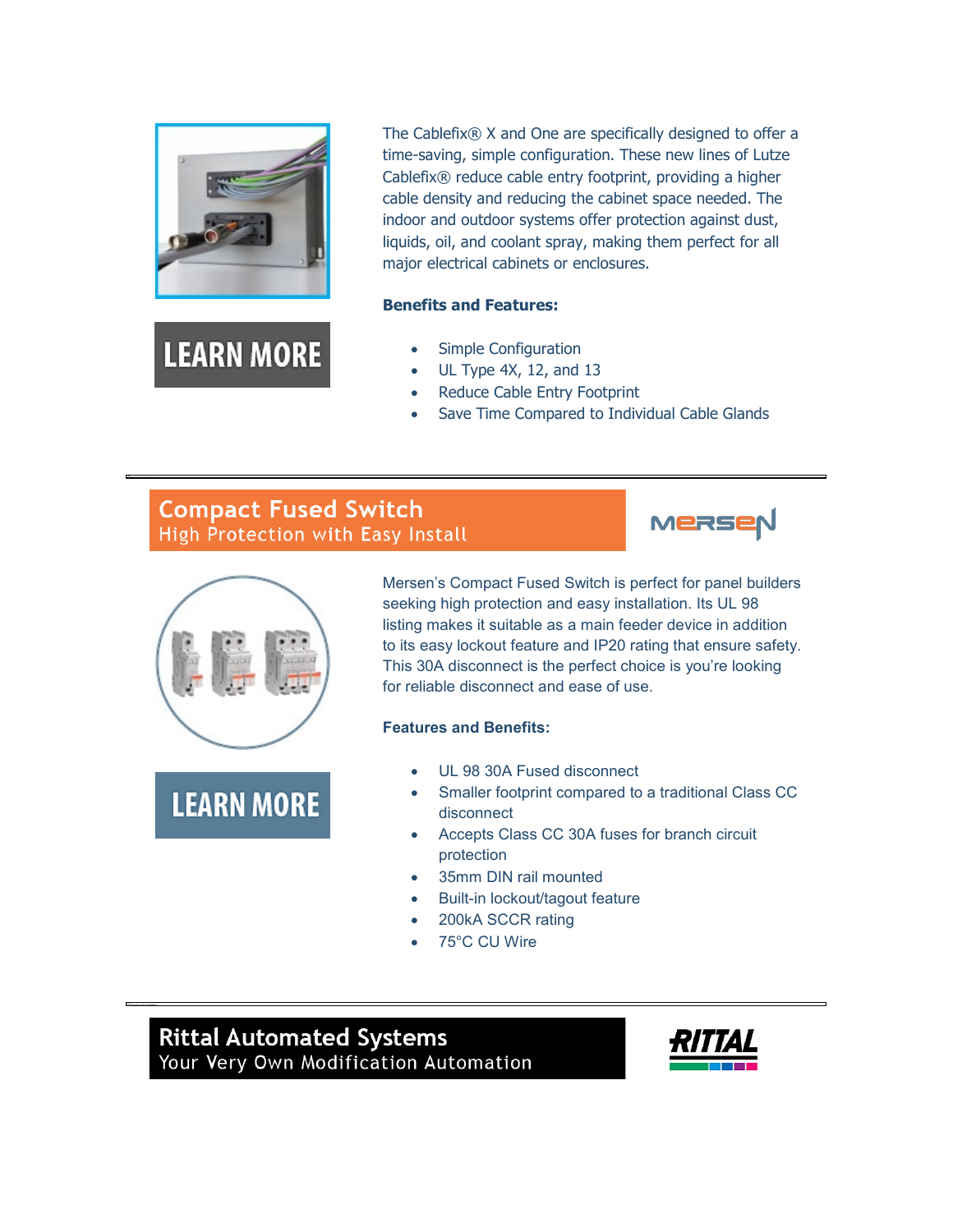

**LEARN MORE** 

modification and operations. These automated products can increase the efficiency of your operations from laser cutting to wire processing. With a full-line of hand tools and material handling products, Rittal will equip you to conquer the age of modification automation.

### **With Rittal Automation Systems, you can:**

- Automate Machining
- Make Component Mounting More Flexible

Rittal Automation Systems allow for simple enclosure

- Organize Wire Processing
- Streamline Wiring
- Simplify Handling

# **DA30D Data Station** A Gateway to IloT





**READ MORE** 

Red Lion's DA30D data station acts as a central hub for all your protocol conversion needs. Its three serial ports and 10 Base-T/100 Base-TX Ethernet ports allow for free-flowing communication among devices, including ethernet to ethernet protocols. It's one crucial step from Red Lion to help you move toward IIoT.

### **Benefits and Features:**

- Rugged IP40-Rated Enclosure
- Three Serial Communication Ports
- Alarm Notifications via Email or SMS
- Supports Over 300 Industrial Protocols
- Built-in Web Server for Remote Access
- SD Card Socket for Data Logging

### **News Around the Industry**

- [The basics of smart machines](https://info.standardelectricsupply.com/e2t/c/*W87pdsv2YgM26W9dp5CL5Xq45W0/*W7nC1b37mkV57W2-mxs96cl3Ph0/5/f18dQhb0S1Wd7B0mbNW12Nv6X2_Rx5hVk82Gr3T9WQXW58l-qB1Ddb3WW6GmgV06Hpz8NW6yB9JS67kQ1HW3M2y9v6JhFWwVp083j4qCxY2W99PKRb4TGfwKW3sqbMd6qk457W11LRBJ8cRVQ1W4G0m1P9k51LMW958tQq1Wf3HJW2hXRJn1rNMtMW6yxjRl3CCKDTW2-rDDg25lcL5W7w1-Q02BVV_8W6kTJnW6hz56zW4yqCB-65HK_TW3Gz-fg2MpqWGW7sGDsZ5L-JQhW2r-y145TzX2lVPrwCd36xhc4W47hdF45Xtms3W1D7NBV1f7RbTW8JYsfq7CgNMyW7Cwy6_2sdWxWVm3-5X4tyPk5W3sFdxj2drzgwW7_6WfC94DMgmW8HPFDq2-tdGsW3jGd7X77np9_N49M6bXl8T0xW6l159R8-x187W5MgSbv6tpKH8W3w3wwt8WW8hRW5FLN3S4JCkFJW5tJyl76J9ZKyW3bD65m1shc6sW6tJmmb5CWjCRN3qMQLTTSDZ4N3Dy6qQDXyYGW1WNCpJ5F0nXdW21FVlD1XPChDVWsNwC5vbQ78W5Hy-284C40tdVqrVMw6-Tb60W9gG1gx1PFg67W5fyFg8102V1hN8JCwxjr7GsS102)
- [Eight selection criteria for actuation components](https://info.standardelectricsupply.com/e2t/c/*W87pdsv2YgM26W9dp5CL5Xq45W0/*W5n_wd_55LF2RW6jcFtr4p6Pxn0/5/f18dQhb0S65P6tQ-9ZW12gSJw1hzZGRW4JdP7-1jPXXmW7qNpQ51DNbgbW6LvFFM3mHP79W3FfB6h8FH7k7W6Pc5Tx3P837xN313w179nRHzN81Sf8n7X2WKW1dsbb11h6RFjW53HmJ_4w8xZLW5pLKvX95hBmQW3S4Mvp9gWbr8N5vVBs0_yKNqW8Dsk661hc4QlVklsj03Cm_bMW5rsQBZ4WysMKW1MX4WB2scPJYW349lCX1WdH5pW5Cc4CN5phxBKW8ncZV2577-PhW77c7k750vVfnW4VnkwT1h7mz4W2_YWmw4HMKpVW8YJqHc2PKhpNW843pdn8TGfrbW1FzYdB4Kb457W7gBfwf6thqkrW8xnYbt6B0NzFW4kWtXT8yfG-NW1pF9XG7kYSdmW6DN4zf8QSphjVZNxXd8Ds2P1W4JZ27X2sHkVjW4VbMBZ3gnb3ZW8pHbVY323XqWW4xXmBF7P-gYbW7SVZxS1Ks4QMW4LlYDL7Nd6DbVd769W5yJmnVVhRFQp4YNlQ9W6ymdH56hht-sW5bNf2Y7H5sRKVRQ2f-19HmlPW23LFPv5D1jKGW6x4rnx7gbJYTVvnSJw4lcJFZW4kNqs71Kdt3sN9j-xyhSYx2zN92RDQ6mz_BrN6xvkrt4Pp99f6crj3604)
- [Robots at Your Service](https://info.standardelectricsupply.com/e2t/c/*W87pdsv2YgM26W9dp5CL5Xq45W0/*W706Kp05pKhsdN2BByVPyrRD00/5/f18dQhb0S4006v3gH9VWVj4m1p0FGkV4bYLz7FDKQcN87CKRM83xFfW1gMYCV24RYQbW4090n95fTlGZW5DlwbL6zC_6kVcbQvP2nhgQNN55YftfjPKnFW2yw4Jv6C8KpXW3DhnFM7hCd83W8xYcCt2WD6b0W7wt3xL86WG5sW2sHxVQ4_Nsx7W9gznM73RbGwHVM8DYP3HgsX3W8y0Zwn2V-BV0W4L7xR56FNGq_W8q0Zb36BnYZpW5_HyM51Nf_ltW4PvP2x2_03LwW68KKcp67_wvjW2d_SsK3SzJJ2W3Fv_Tg290P1vW30fmjJ2z2k3ZW8cd2mL4Hk0cYW4zkfmZ3yVVnvW69vLPP5Kc9GpW2df6Yb88cr1ZW5fNYGD41Q7NnW3FZLKZ3mbrr1W5Kc69z7ZhfvNW745yp34XSFtJVtmssN1F76JPW8H6nn-4kV0NYW7TYLMH4H8BVxW7-G1r76HHYg7W2G9d4P3R7XXHW8H4Spl2rjFNJW85rZBJ7L9-PRW53gZlG10TPqrW6S75qr8NrjzqW7k69R154X4QjW940bYC4P9pvLW6zQ8p753H9WHW28Sj_h8V79qrW7zXtr64hb4jhW3ndKhy9k564HW4GvW-G80KXPKW4dDXFl6PWfy5f41wNMj11)